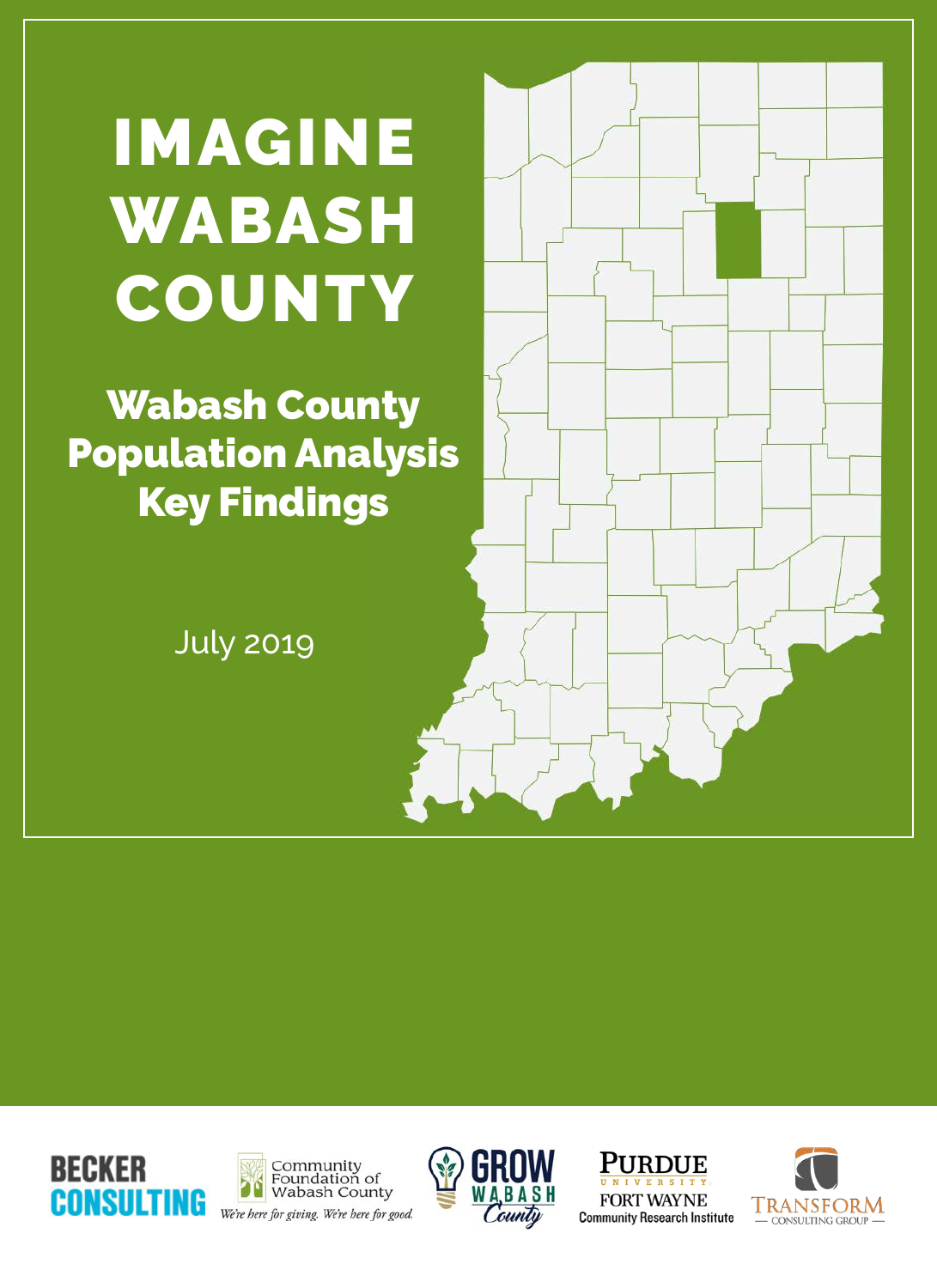# **TABLE OF CONTENTS**

Introduction | Page 3

Quantitative Findings | Page 4

Qualitative Assessment | Page 13

Implications | Page 14

Recommendations | Page 15

Acknowledgements | Page 19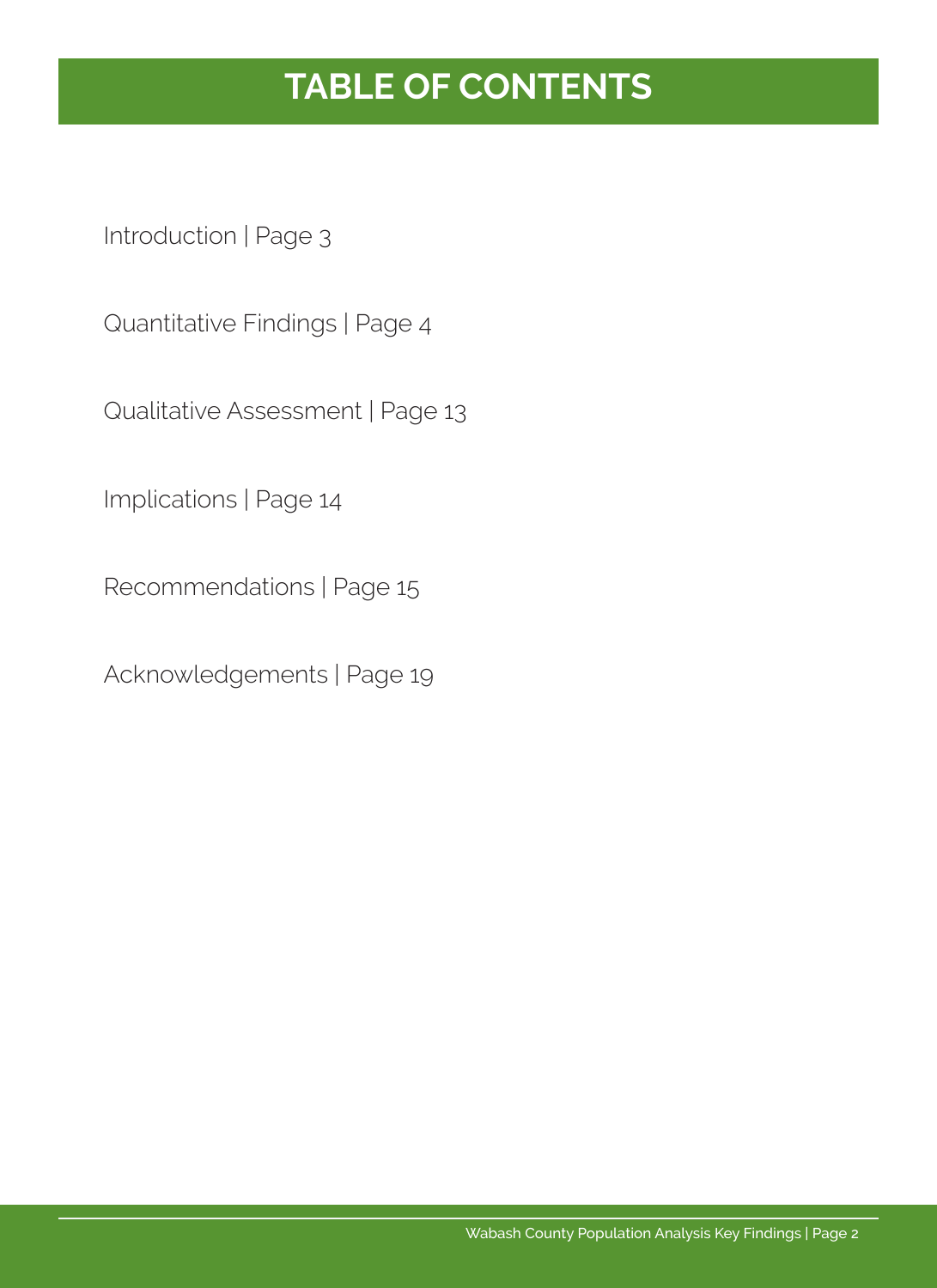## **INTRODUCTION**

The Community Research Institute (CRI) at Purdue University Fort Wayne prepared these key findings as part of a project for the Community Foundation of Wabash County and its partner, Grow Wabash County. The research was funded by the Community Foundation from a Lilly Endowment Inc., GIFT initiative phase VII grant. The full report can be found on the Community Foundation's website, www.cfwabash.org and Grow Wabash County's website at www.growwabashcounty.com.

CRI worked with Transform Consulting Group, Becker Consulting, and Make No Small Plans, LLC, to provide quantitative and qualitative data about Wabash County, Indiana, as it relates to the forces and dynamics around Wabash County's population decline. This information is designed to provide Community Foundation and its community partners a common understanding of the past, present and future: what has happened locally, what is currently occurring, and where Wabash County could go.

Population decline in Wabash County has been a real but almost invisible trend when factored against rising income, increasing households, and escalating property values. Just because it isn't obvious doesn't mean it isn't happening, and its potential for detrimental effects is not far off for Wabash County.



Wabash County Population Analysis Key Findings | Page 3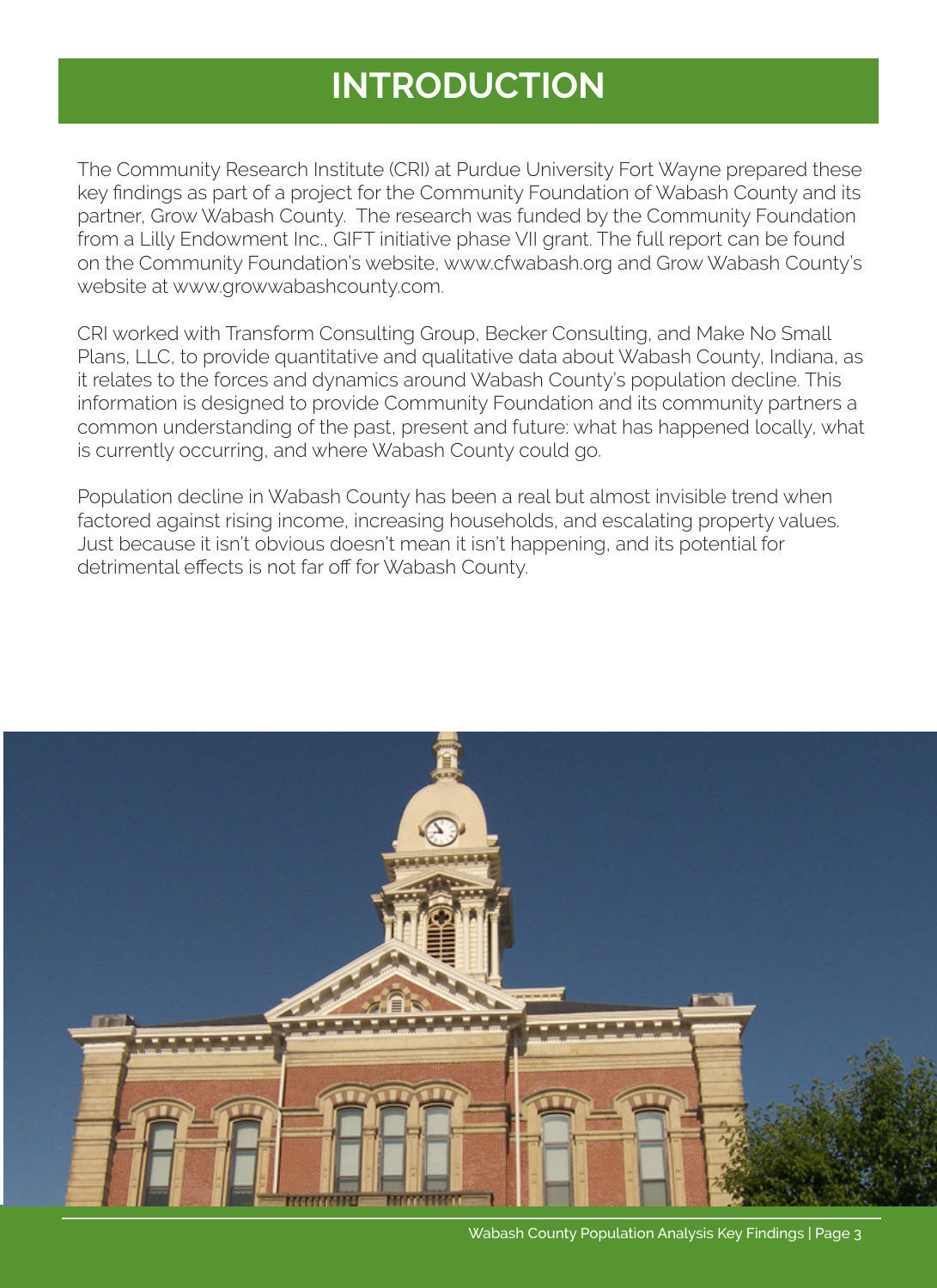### **POPULATION**

Wabash County's population peaked in 1980 at 36,582. The population declined 14.05 percent since then. In contrast, the population for the 11-county northeast Indiana region  $(NEI-11)<sup>1</sup>$  trended upward in this same time period, save for three years in the early 1980s, which were the only years with annual population loss.





Wabash County is not alone in its population trends. Grant, Huntington and Miami counties also had small, persistent declines, year over year since 2010. There was no large, one-time decline, indicating a plant closure with employee relocation or other economic event. Rather it is nearly invisible annually, yet the cumulative effect is jarring. Accordingly, Community Research Institute (CRI) calculated the percentage and numeric change for each county during that time.

| FIGURE 2: Population Change 2010-2018 |          |         |  |  |  |  |
|---------------------------------------|----------|---------|--|--|--|--|
| <b>Numeric</b><br>Percentage          |          |         |  |  |  |  |
| <b>Grant County</b><br>$-5.68%$       |          | $-3970$ |  |  |  |  |
| <b>Huntington County</b>              | $-2.38%$ | $-877$  |  |  |  |  |
| Miami County                          | $-3.63%$ | $-1243$ |  |  |  |  |
| Wabash County                         | $-4.89%$ | -1568   |  |  |  |  |

Source: Calculated by CRI using U.S. Census Bureau Population Estimates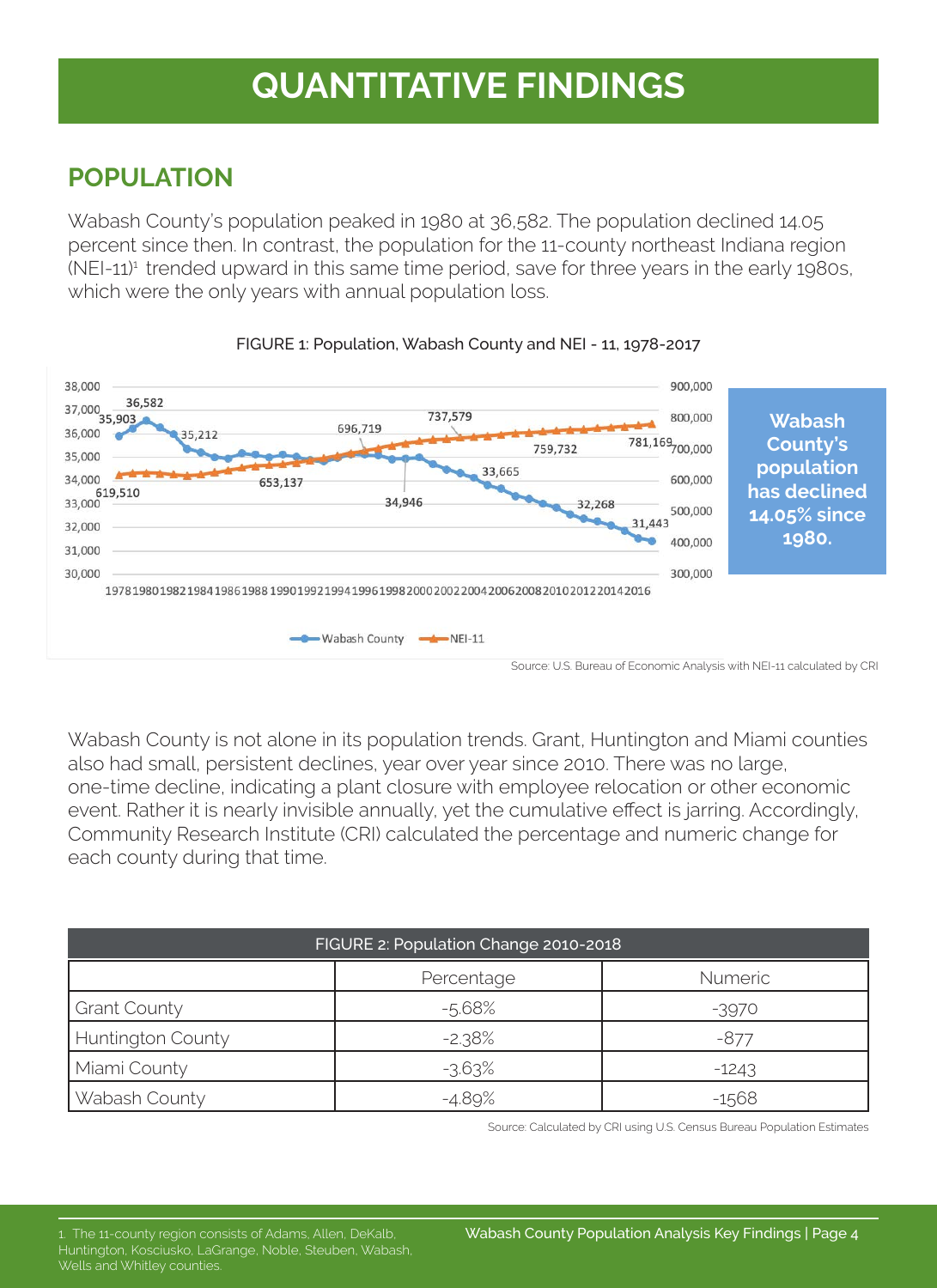### **POPULATION PROJECTIONS**

The Indiana Business Research Center (IBRC) at the Indiana University Kelley School of Business creates the state- and county-level population projections for Indiana. The projections are created after the decennial census and projects out 40 years in five-year increments. For this chart, CRI used the years yet to occur. New projections will happen after the 2020 census.





**Wabash County's population is projected to decline 16.69% in the next 30 years.**

Comparing population estimates to projections, **Wabash County's actual population decline is accelerating faster than what was expected.** Wabash County is on track to be at or below the 2020 projection with the 2019 population estimate.

Wabash County is not alone in the projected population decline. Grant, Huntington, and Miami counties are projected to have fewer residents in 2050 than they did in 2010 based on the IBRC population projections. Indiana's population is predicted to increase 7.92 percent from 2020 to 2050.

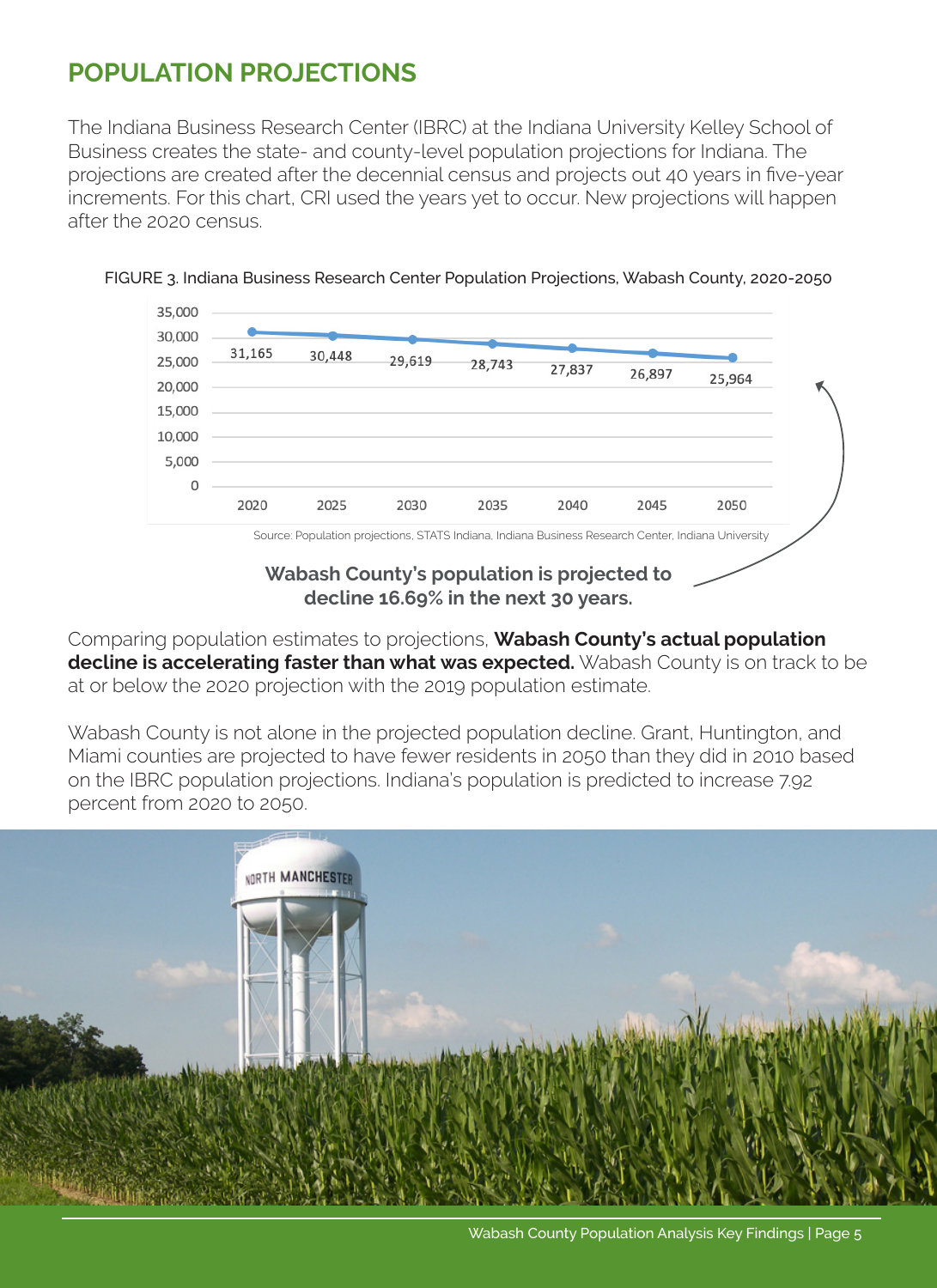### **INCREASING HOUSEHOLDS AND ASSESSED VALUE MAKES POPULATION LOSS AN INVISIBLE PROBLEM**

In many ways population decline is an invisible problem. The number of Wabash County households increased between 2012 and 2017, using five-year data from the U.S. Census Bureau. However, the largest household type – married-couple families – declined. The growth occurred with single-mother families and non-family households, which for Wabash County are primarily people living alone.



FIGURE 4: Number of Households by Household type, Wabash County, 2012 and 2017

### **ASSESSED VALUES AND PROPERTY TAXES**

Wabash County's assessed value – gross (total property value) and net (gross minus deductions like homestead exemptions or tax abatements) – has risen since the Great Recession. The drop in taxes between 2007 pay 2008 and 2008 pay 2009 reflects Indiana's property tax restructuring. That was incidentally followed by the Great Recession and its associated housing crises. Gross and net AVs remained flat for a few years and then experienced a slight increase in 2012 pay 2013. From there, AVs plateaued for 2015 pay 2016 and essentially stayed at those levels through the most recent information. Once the economy entered the recovery, property taxes started to increase.



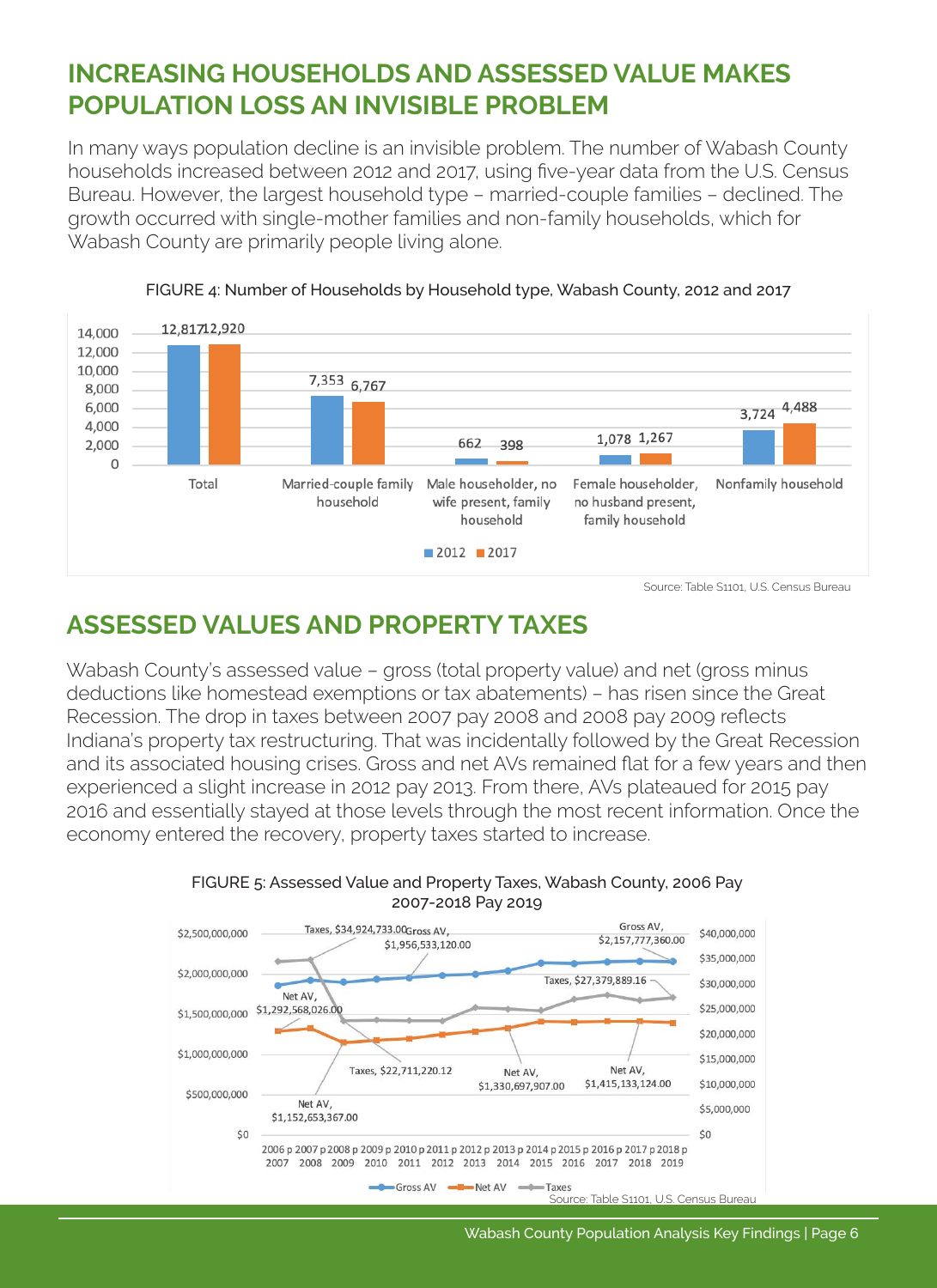### **INDUSTRY TRENDS: LOSS OF MANUFACTURING JOBS**



Wabash County has not recovered manufacturing jobs since the Great Recession and has lost more than 50% of jobs in that industry since 2001, using data from the U.S. Bureau of Labor Statistics.

Wabash County is not alone with its loss of manufacturing jobs with similar trends in Grant, Huntington, and Miami counties. Kosciusko County is exceptional for its slight gain for manufacturing workers in this same time period.

Recognizing qualitative data gathered during this project indicated an interest in creating more jobs in Wabash County for people with college degrees, CRI looked at employment data for the same period as manufacturing in two sectors that tend to employ people with a bachelor's degree or higher: Financial Activities and Professional, Scientific, Technical **Services** 

Again, Kosciusko County performed well while Wabash

County struggled to keep pace. If Wabash County leaders are looking to increase the number of jobs for people with bachelor's degrees or higher, these two sectors offer significant promise, especially because of the proximity to counties that are doing well in these industries.

| FIGURE 6: Industry Employment 2001-2018 |               |                |                      |               |                |                                                           |               |                |             |
|-----------------------------------------|---------------|----------------|----------------------|---------------|----------------|-----------------------------------------------------------|---------------|----------------|-------------|
| <b>MANUFACTURING</b>                    |               |                | FINANCIAL ACTIVITIES |               |                | PROFESSIONAL,<br>SCIENTIFIC, TECHNICAL<br><b>SERVICES</b> |               |                |             |
| County                                  | 2018<br>Jobs* | $\%$<br>Change | #<br>Change          | 2018<br>Jobs* | $\%$<br>Change | #<br>Change                                               | 2018<br>Jobs* | $\%$<br>Change | #<br>Change |
| Grant                                   | 4,743         | $-40.95%$      | $-3289$              | 882           | $-11.36%$      | $-113$                                                    | 1,739         | 51.48%         | 591         |
| Huntington                              | 3,385         | $-36.18%$      | $-1919$              | 559           | 9.82%          | 50                                                        | 824           | 15.08%         | 108         |
| Kosciusko                               | 15,560        | 4.47%          | 666                  | 940           | 16.19%         | 131                                                       | 2,761         | 89.63%         | 1,305       |
| Miami                                   | 1,914         | $-38.42%$      | $-1194$              | 340           | 5.26%          | 17                                                        | 274           | 79.08%         | 121         |
| <b>Wabash</b>                           | 2,712         | $-50.35%$      | $-2750$              | 406           | $-13.25%$      | $-62$                                                     | 538           | 45.01%         | 167         |

\*Preliminary numbers

Source: Quarterly Census of Employment and Wages (QCEW), U.S. Bureau of Labor Statistics; change calculated by CRI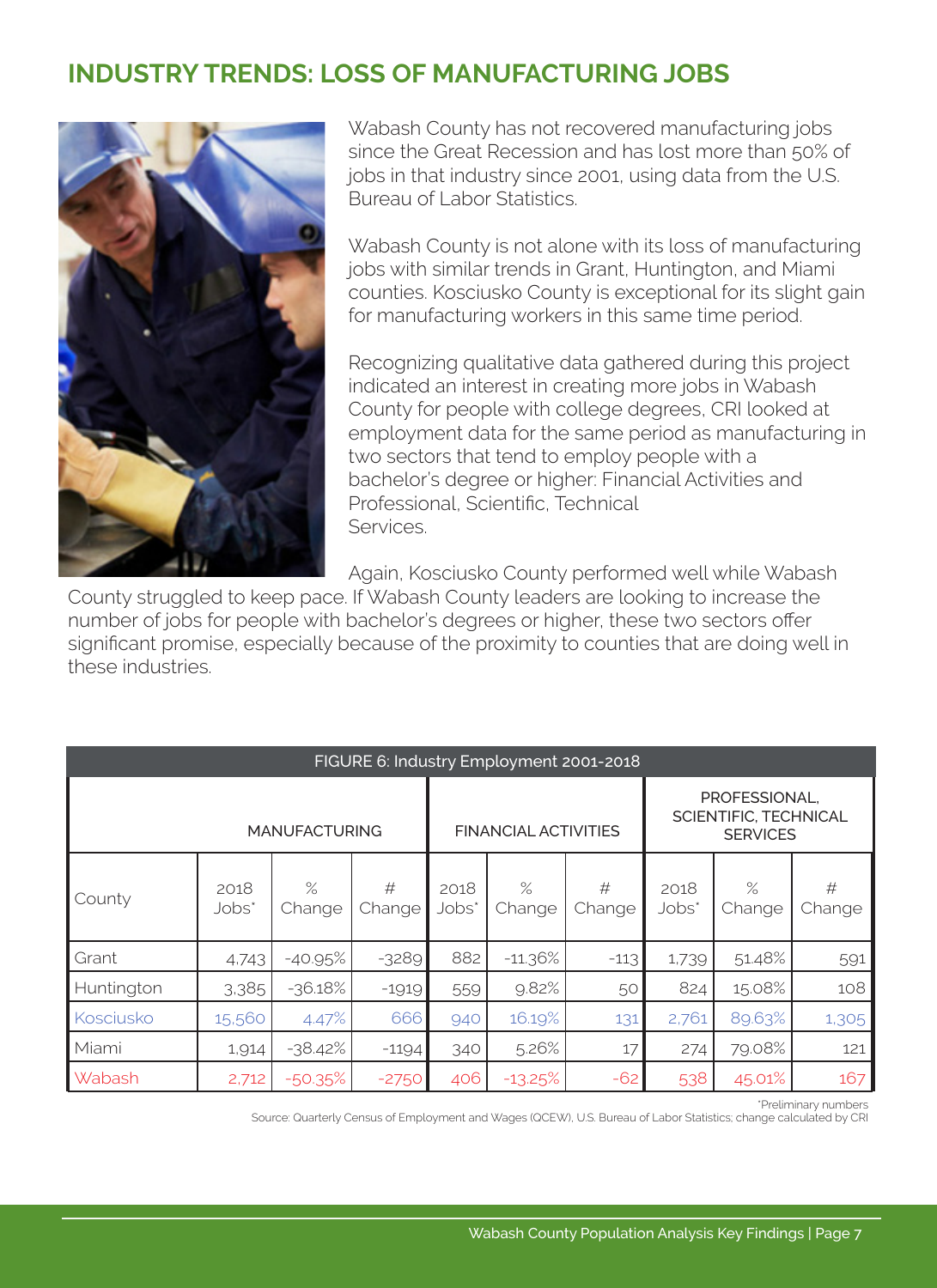### **LABOR FORCE PARTICIPATION RATE**

The labor force participation rate is the percent of people ages 16 and older who are employed or unemployed – the total labor market – compared to the total population ages 16 and older. These data reflect Wabash County's residents. In addition to having a smaller share of the working-age population working compared to Indiana, Wabash County's labor force participation rate is decelerating at a faster pace than Indiana's in this four-year period of 2.28 percent compared to 0.94 percent.





### **TRIPLE PLAY INDUSTRIES**

The following chart shows the Wabash County industries in 2018 with Location Quotient (LQ) above 1.25, above-average earnings, and Gross Regional Product (GRP) greater than \$10 million. Despite the decline in manufacturing employment, six of the triple-play industries remained in manufacturing.<sup>2</sup>

| FIGURE 8: Wabash County Triple Play Industries in 2018 |                                                                  |                 |         |                          |  |  |
|--------------------------------------------------------|------------------------------------------------------------------|-----------------|---------|--------------------------|--|--|
| <b>NAICS</b><br>Code                                   | <b>Description</b>                                               | <b>2018 GRP</b> | 2018 LQ | 2018 average<br>earnings |  |  |
| 2382                                                   | <b>Building Equipment Contractors</b>                            | \$35,524,762    | 2.02    | \$61,091                 |  |  |
| 3221                                                   | Pulp, Paper, and Paperboard Mills                                | \$43,536,701    | 24.58   | \$62,932                 |  |  |
| 3241                                                   | Petroleum and Coal Products<br>Manufacturing                     | \$19,051,763    | 1.53    | \$163,539                |  |  |
| 3251                                                   | <b>Basic Chemical Manufacturing</b>                              | \$52,351,008    | 12.37   | \$51,083                 |  |  |
| 3329                                                   | Other Fabricated Metal Product<br>Manufacturing                  | \$67,931,808    | 24.18   | \$67,574                 |  |  |
| 3359                                                   | Other Electrical Equipment and<br><b>Component Manufacturing</b> | \$33,580,792    | 13.08   | \$101,583                |  |  |
| 3363                                                   | Motor Vehicle Parts Manufacturing                                | \$23,628,377    | 5.61    | \$60,492                 |  |  |
| 4238                                                   | Machinery, Equipment, and Supplies<br>Merchant Wholesalers       | \$12,516,688    | 1.55    | \$71,299                 |  |  |
| 4249                                                   | Miscellaneous Nondurable Goods Merchant<br><b>Wholesalers</b>    | \$21,522,939    | 3.9     | \$70,992                 |  |  |
| 5221                                                   | Depository Credit Intermediation                                 | \$34,045,777    | 1.52    | \$60,248                 |  |  |
| 5621                                                   | Waste Collection                                                 | \$12,165,918    | 5.44    | \$62,709                 |  |  |
|                                                        |                                                                  |                 |         | Source: Emsi 2019.2      |  |  |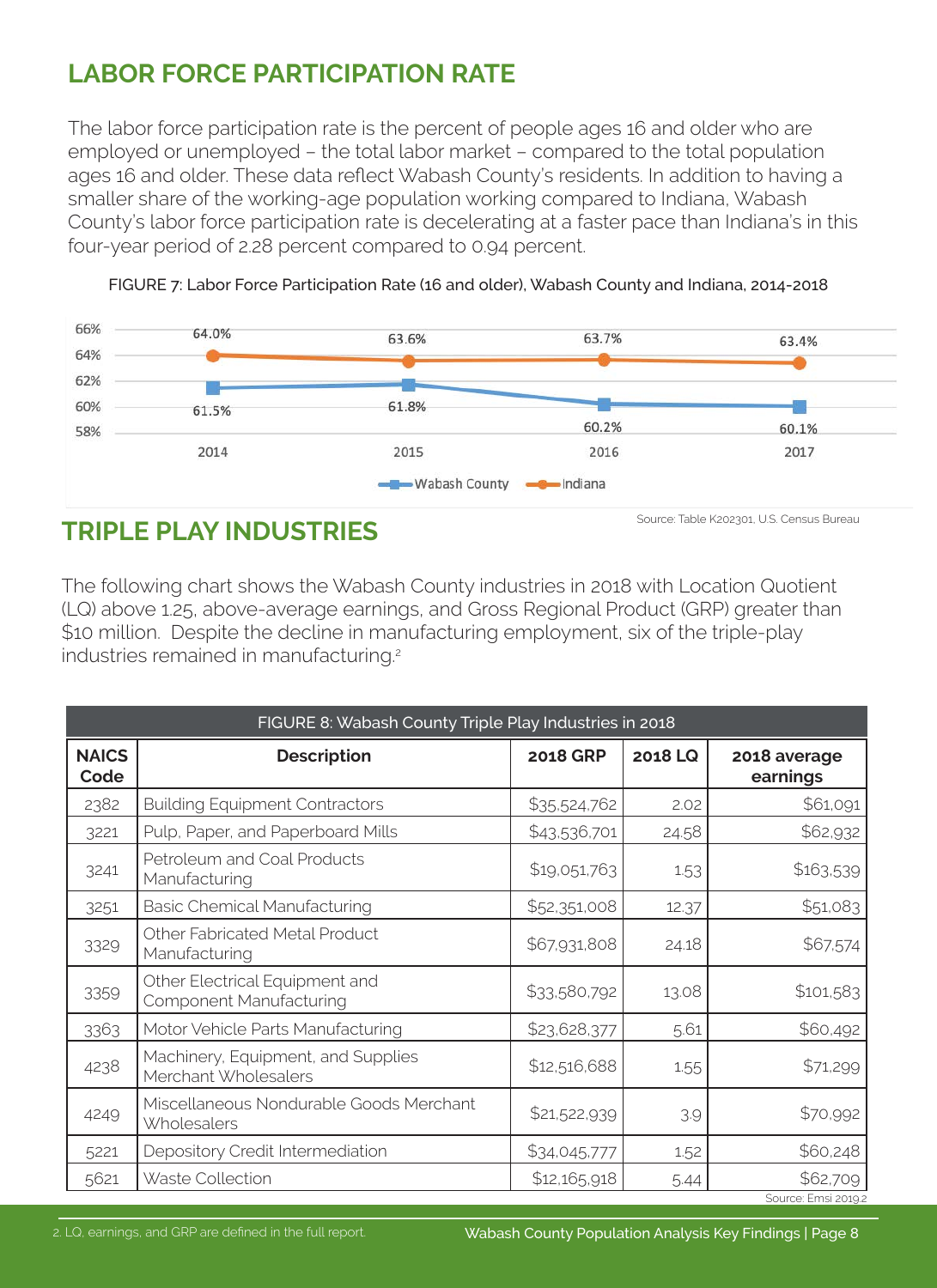Wabash County's 2007 triple play industries, listed on the following chart, were more concentrated in manufacturing with 10 4-digit manufacturing NAICS codes having a GRP greater than \$10 million, above average earnings for that year, and an LQ above 1.25. There were 14 triple play industries in 2007 compared to 2018's 11. Six are on both lists: 3221, 3241, 3359, 3363, 4249, and 5221. Accordingly, only four manufacturing industries sustained their triple play status.

| FIGURE 9: Wabash County Triple Play Industries in 2007 |                                                                                   |                 |         |                          |  |  |  |
|--------------------------------------------------------|-----------------------------------------------------------------------------------|-----------------|---------|--------------------------|--|--|--|
| <b>NAICS</b><br>Code                                   | <b>Description</b>                                                                | <b>2018 GRP</b> | 2018 LQ | 2018 average<br>earnings |  |  |  |
| 3221                                                   | Pulp, Paper, and Paperboard Mills                                                 | \$59,384,291    | 22.51   | \$66,021                 |  |  |  |
| 3241                                                   | Petroleum and Coal Products Manufacturing                                         | \$19,102,761    | 1.57    | \$95,314                 |  |  |  |
| 3262                                                   | Rubber Product Manufacturing                                                      | \$38,757,196    | 29.37   | \$56,524                 |  |  |  |
| 3279                                                   | Other Nonmetallic Mineral Product<br>Manufacturing                                | \$19,478,652    | 17.94   | \$63,241                 |  |  |  |
| 3313                                                   | Alumina and Aluminum Production and<br>Processing                                 | \$33,765,960    | 42.04   | \$59,756                 |  |  |  |
| 3315                                                   | Foundries                                                                         | \$40,624,844    | 28.56   | \$58,045                 |  |  |  |
| 3344                                                   | Semiconductor and Other Electronic<br><b>Component Manufacturing</b>              | \$20,815,045    | 8.10    | \$45,884                 |  |  |  |
| 3345                                                   | Navigational, Measuring, Electromedical, and<br>Control Instruments Manufacturing | \$86,822,772    | 9.39    | \$77,165                 |  |  |  |
| 3359                                                   | Other Electrical Equipment and Component<br>Manufacturing                         | \$12,021,726    | 5.91    | \$66,017                 |  |  |  |
| 3363                                                   | Motor Vehicle Parts Manufacturing                                                 | \$15,826,944    | 5.20    | \$36,952                 |  |  |  |
| 4247                                                   | Petroleum and Petroleum Products Merchant<br>Wholesalers                          | \$16,493,827    | 1.86    | \$44,012                 |  |  |  |
| 4249                                                   | Miscellaneous Nondurable Goods Merchant<br>Wholesalers                            | \$11,646,916    | 2.57    | \$49,467                 |  |  |  |
| 5221                                                   | Depository Credit Intermediation                                                  | \$26,047,469    | 1.62    | \$40,296                 |  |  |  |
| 9036                                                   | Education and Hospitals (Local Government)                                        | \$60,082,290    | 1.57    | \$42,969                 |  |  |  |

Source: Emsi 2019.2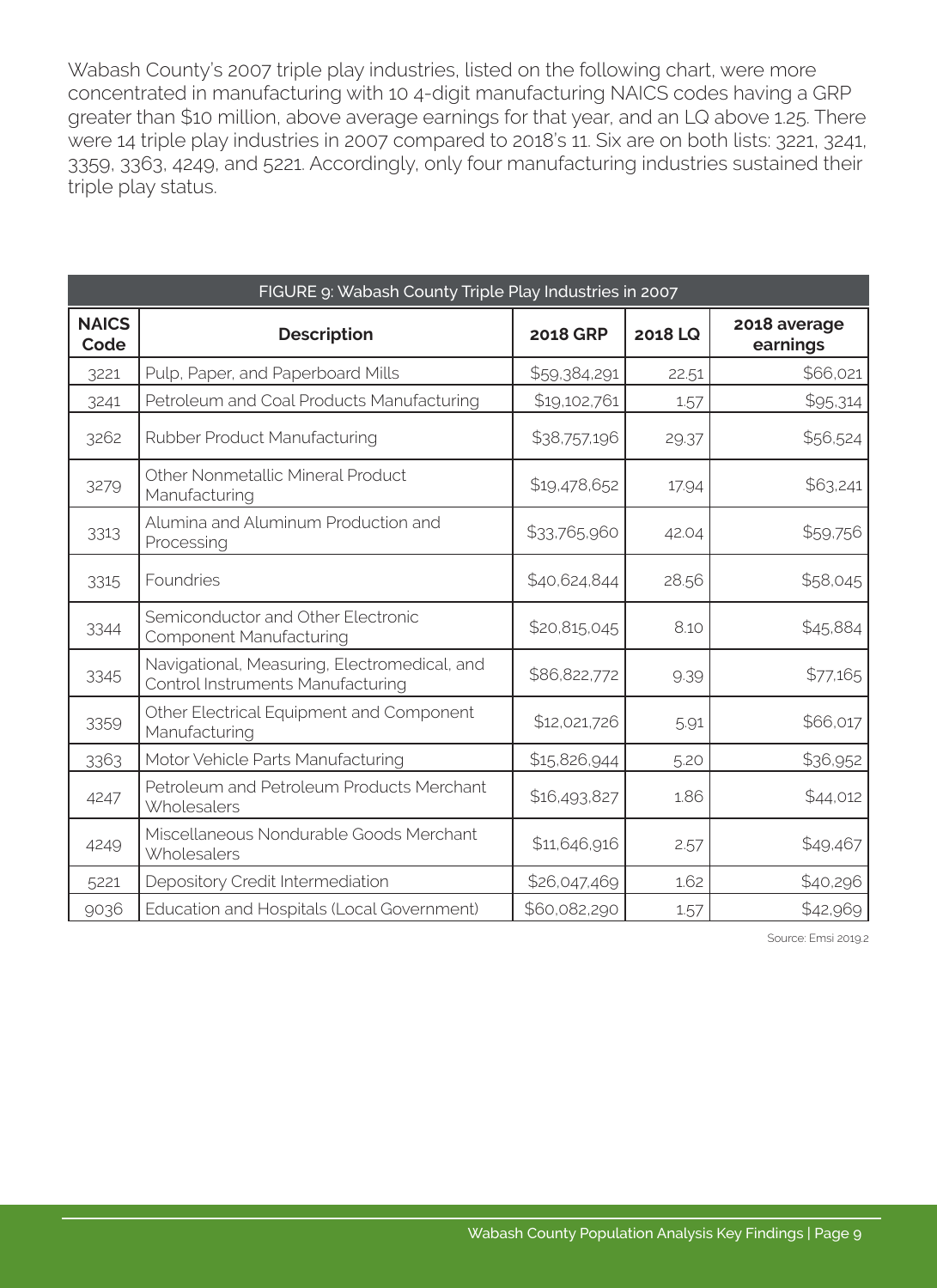### **COMMUTING PATTERNS**

For two decades, Wabash County has had more people leaving the county for employment than people entering. The margin has narrowed over the years due to fewer residents leaving the county. Residents leaving for employment elsewhere peaked in 2005 and reduced 22.7 percent by 2016, the lowest year in this data set. Using information from Indiana state tax returns, the number of workers commuting to Wabash County has stayed relatively even around 2,500 workers.



#### FIGURE 10: Workers Commuting Into and Out of Wabash County, 2000-2017

### **INCOME**

Per capita personal income (PCPI) is a measure used in northeast Indiana to understand economic trends compared to national figures. PCPI is calculated by dividing all the income – employment earnings, government transfer payments, and investment income – by all the people within a defined geography. PCPI counts all residents, regardless of age. Thus locations with a large number of children will have lower PCPI. The following chart shows Wabash County residents' steady upward trend for PCPI from 1978 through 2017, without adjustments for inflation.



FIGURE 11: Per Capita Personal Income (not adjusted for inflation), Wabash County, 1978-2017

Source: U.S. Bureau of Economic Analysis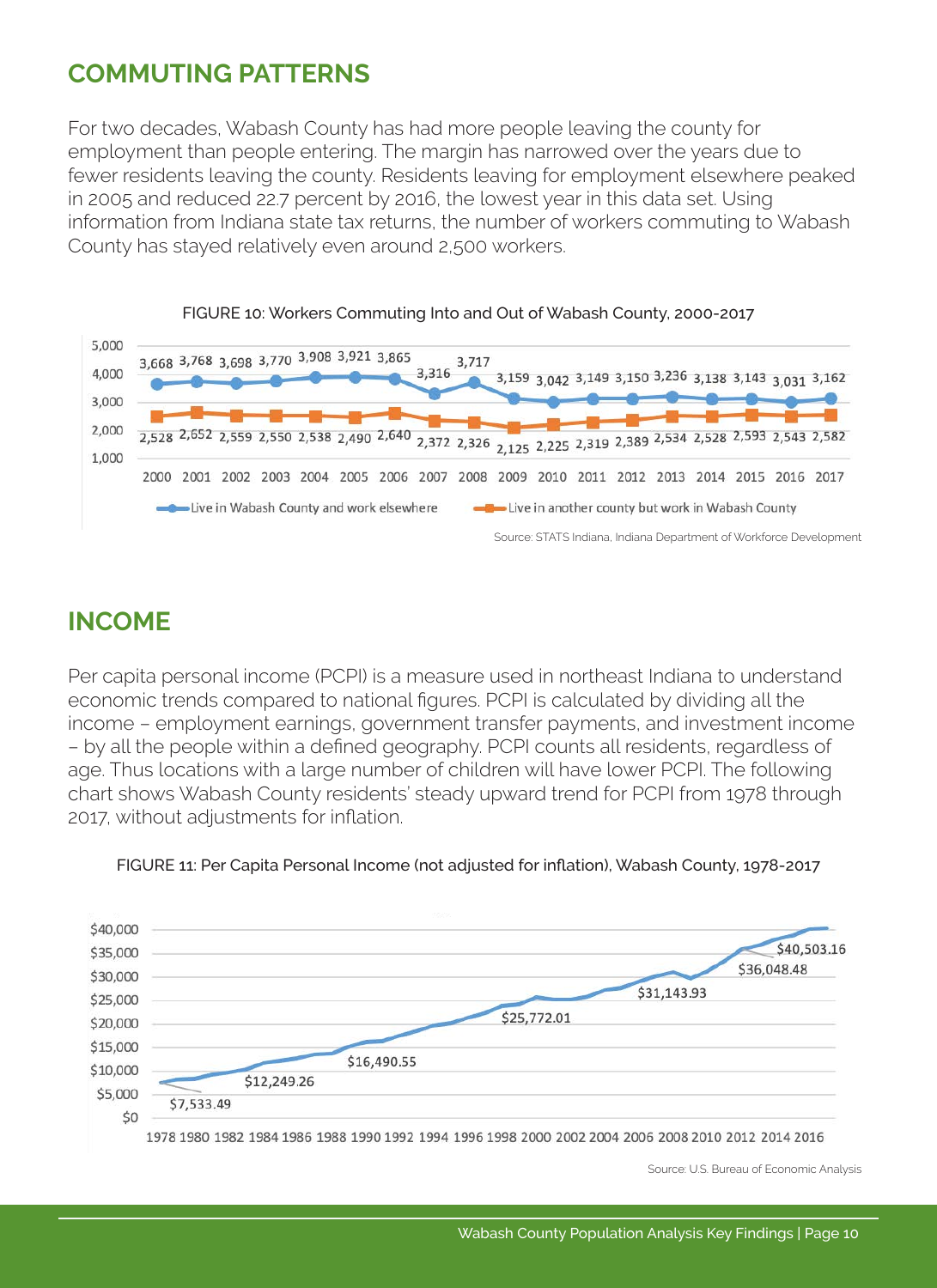The Northeast Indiana Regional Partnership has made increasing NEI-11's PCPI to 90.00 percent of the national calculation as one of its Vision 2030 goals. Therefore the accelerating graph in the previous chart does not tell the full story because it lacks the context of inflation.

Wabash County's PCPI has never exceeded the nation's PCPI since the measure has been tracked, starting in 1969. It peaked in 1973 at 93.72 percent. In 2017, it was 78.48 percent. The low point was 75.88 percent in 2007, just before the Great Recession. Wabash County tracked with NEI-11 against the national PCPI through about 2000. From there, Wabash County's regional PCPI share went up. Wabash County's regional share percentage peaked in 2013 at 98.95 percent.



FIGURE 11: Percentage Share of Per Capita Personal Income, Wabash County, 19978-2017

The following chart's income measure is median household income – the midpoint where half the households are above and half are below – compared to the state's share for the same household type. The total has improved in the past 10 years, however it shrank for married-couple households while jumping significantly for nonfamily households, which tend to be people living alone.



#### FIGURE 12: Wabash County's Share of Indiana Median Household Income by Household Type, 2012 and 2017

Source: Percentages calculated by CRI using data from Table S1901, U.S. Census Bureau

Source: Percentages calculated by CRI using U.S. Bureau of Economic Analysis data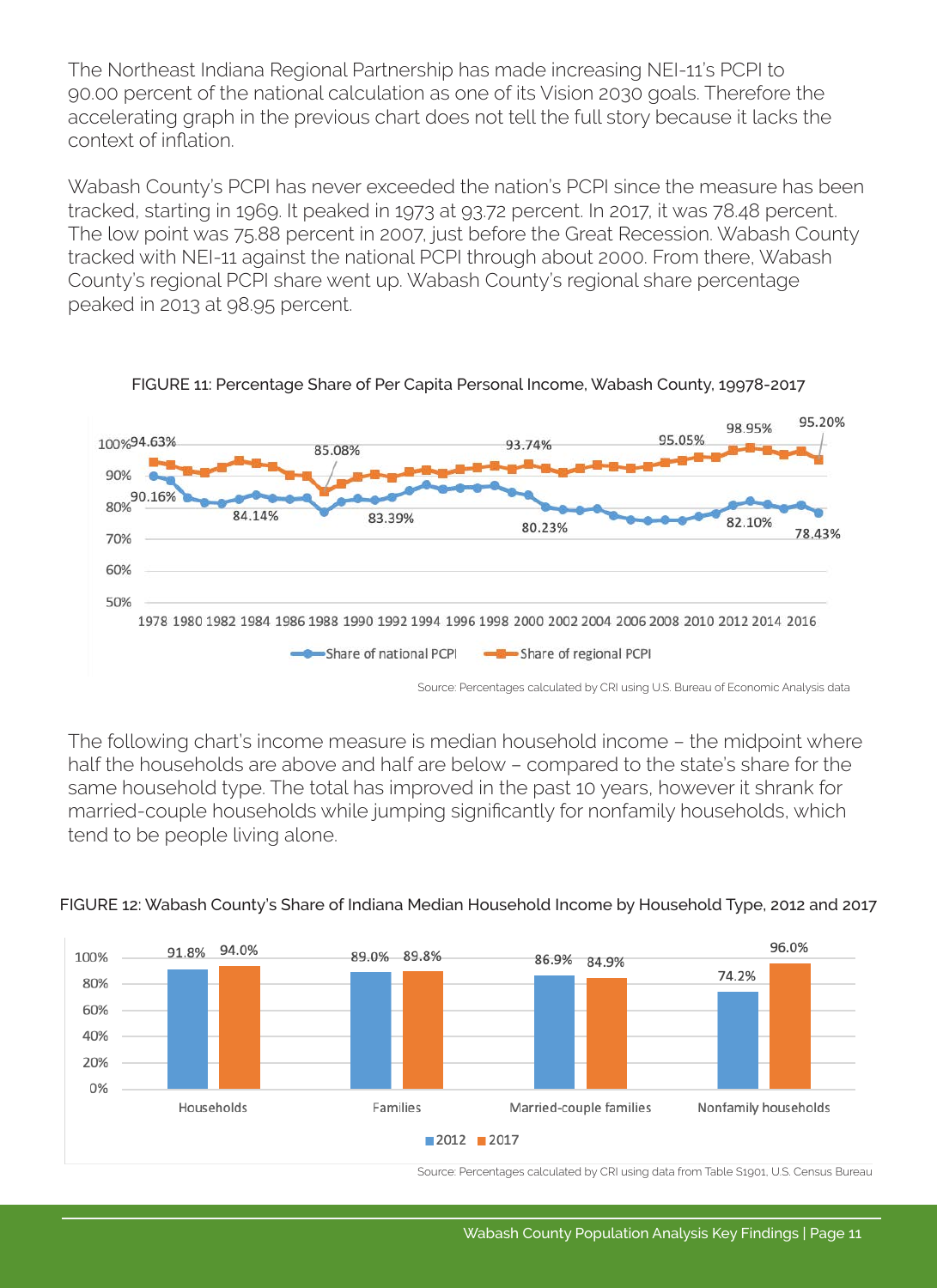### **SCHOOL ENROLLMENT**

School enrollment data helps a community to understand what is happening with the population of its youngest residents. Not shown here since the chart below reflects the start and endpoints, but corporation enrollment varied between school years 2005-2006 and 2018-2019. MSD of Wabash County, the largest of the three districts, has experienced a persistent decline in enrollment – 19.02 percent – from 2005-2006 to 2018-2019. Wabash City Schools and Manchester Community Schools had slight yearly variations but generally remained even.

McKibben Demographics issued a report in June 2017 for the three local school corporations with enrollment projections for school years 2017-2018 to 2026-2027. Like the historic trends, MSD of Wabash County's enrollment was projected to experience the greatest numeric decline. Manchester Community Schools is slated to lose students while Wabash City Schools could see a slight bump.

| FIGURE 13: Wabash County School Enrollment (Past & Forecasted) |  |
|----------------------------------------------------------------|--|
|----------------------------------------------------------------|--|

#### **Past School Enrollment (2005-2006 – 2018-2019)**

**Forecasted School Enrollment (2017-2018 – 2026-2027)**

|                              | <b>Numeric</b><br>change | Percentage<br>change | <b>Numeric</b><br>change | Percentage<br>change |
|------------------------------|--------------------------|----------------------|--------------------------|----------------------|
| Manchester Community Schools | -4                       | $-0.24%$             | $-172$                   | $-10.93%$            |
| MSD of Wabash County         | $-497$                   | $-19.02\%$           | $-197$                   | $-9.83%$             |
| Wabash City Schools          | 100                      | 6.75%                | 64                       | 4.19%                |
| Total                        | $-401$                   | $-7.00\%$            | $-305$                   | $-5.97%$             |

Source: Calculated by CRI using data from Indiana Department of Education and 2016-17 Demographic Study for Manchester Community Schools, Wabash City Schools and MSD of Wabash County, McKibben Demographics

Interestingly, the actual enrollment is outpacing the forecasts, which could be due, at least in part, to the districts enrolling students from outside their boundaries. Since some of the surrounding counties are also projected to have population declines, actual enrollments outpacing forecasts may not continue for the remainder of the report's forecasts. The following chart looks at the actual enrollments against the forecast.

#### FIGURE 14: Wabash County School Enrollment (Actual vs. Forecast) ٠

|                                 | 2018-19 |                   |                   |               |          |                   |
|---------------------------------|---------|-------------------|-------------------|---------------|----------|-------------------|
|                                 |         | Actual   Forecast | <b>Difference</b> | <b>Actual</b> | Forecast | <b>Difference</b> |
| Manchester Community<br>Schools | 1,616   | 1,574             | 42                | 1,629         | 1,546    | 83                |
| MSD of Wabash County            | 2,172   | 2,005             | 167               | 2,116         | 1,954    | 162               |
| Wabash City Schools             | 1,539   | 1,526             | 13                | 1,581         | 1,558    | 23                |
| Total                           | 5,327   | 5,105             | 222               | 5,326         | 5,058    | 268               |

Source: Indiana Department of Education and McKibben Demographics report, with calculations performed by CRI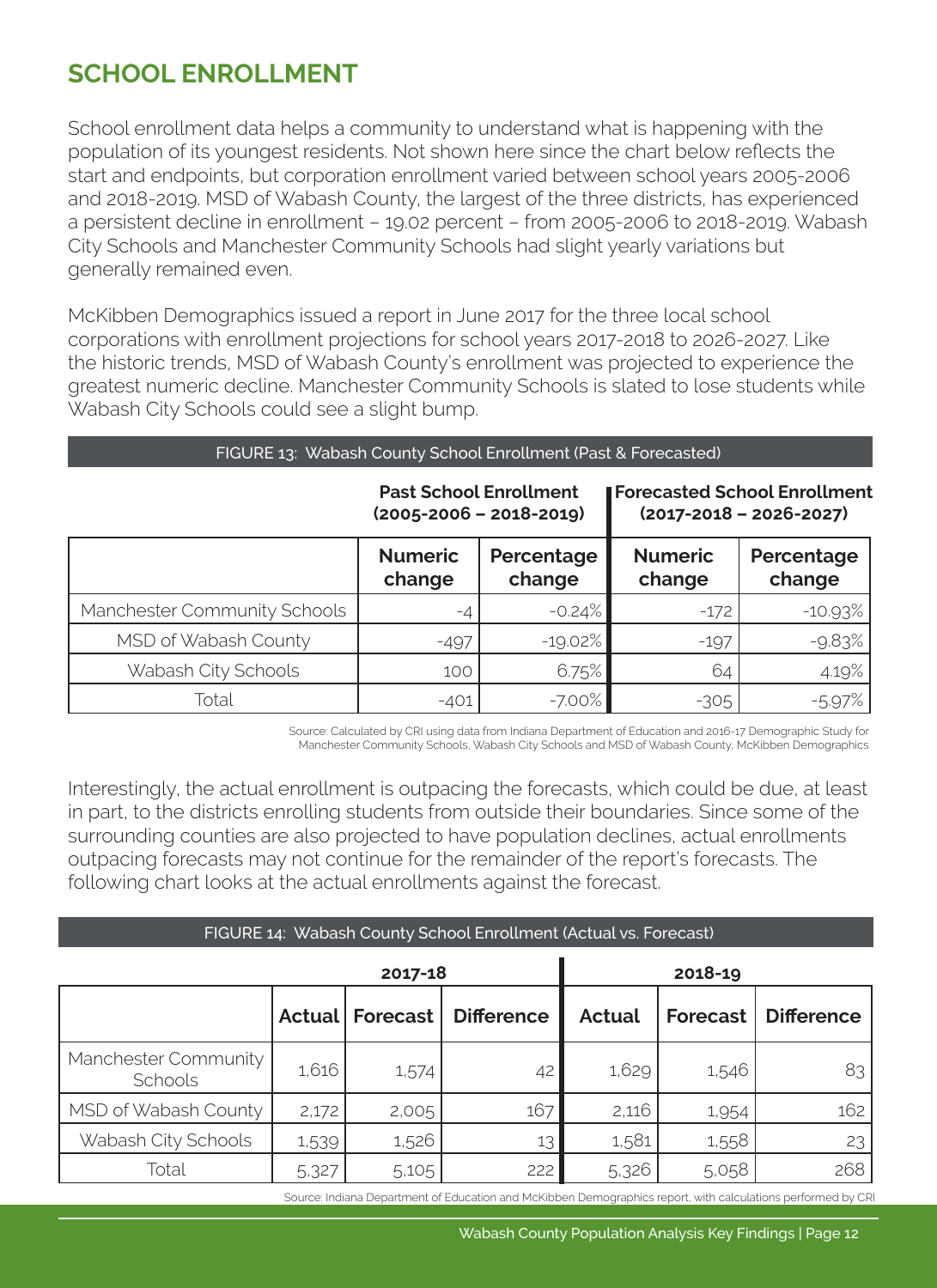# **QUALITATIVE ASSESSMENT**

In addition to numerical data, this project included qualitative information from Transform Consulting Group (TCG) to understand why people, especially Millennials with ties to Wabash County, do and do not live there. TCG also reached out to "transplants" – individuals who did not grow up in Wabash County and have moved there as well as individuals who work in Wabash County but don't live there. Lastly, to understand historical events that may have contributed to population loss, John Stafford and Mark Becker conducted interviews with some key stakeholders.

The key findings from TCG's work included:

- Lack of jobs for people with bachelor's degree and limited quality-of-place features were consistent answers about why people didn't (re)locate to Wabash County
	- Quality-of-place includes: social and cultural offerings, physical amenities, and availability of retail outlets
- Sub-issues identified by those who have considered moving to Wabash County but have not: Lack of available housing and perceived quality of K-12 schools
- Family living in Wabash County is a driving factor in staying in or coming back to Wabash County
	- Job opportunities are also key in attracting or retaining people

#### **Low cost of living may be an attractive feature for transplants**

Wabash County's challenges are part of larger national trends that are playing out locally, namely a loss of manufacturing jobs that have been replaced with low-skill, low-wage service-sector jobs. However the local legacy of corporate and private philanthropy continues to benefit the community.

During those conversations, Stafford and Becker identified four key points that are still playing out today:

- 1. The 2007 closing of GDX, formerly General Tire and Rubber, was the "wake-up call" that the loss of manufacturing jobs was a critical issue. No other economic event in the past 20-plus years left such a significant and lasting impression.
- 2. The historic relational divide between the North Manchester and Wabash communities has been substantially removed, providing new opportunities to work together as a county.
- 3. The public sector in Wabash County was viewed as a well-functioning asset and not a liability, showing local leadership is ready to move the community forward.
- 4. The upgrade of U.S. 24 from two to four lanes was seen as having both positive and negative impacts. The improvements better connected Wabash County residents and businesses to the greater Fort Wayne area. It also made it much easier for residents to shop and access resources offered in a larger city, often perceived to be at the expense of local Wabash County businesses.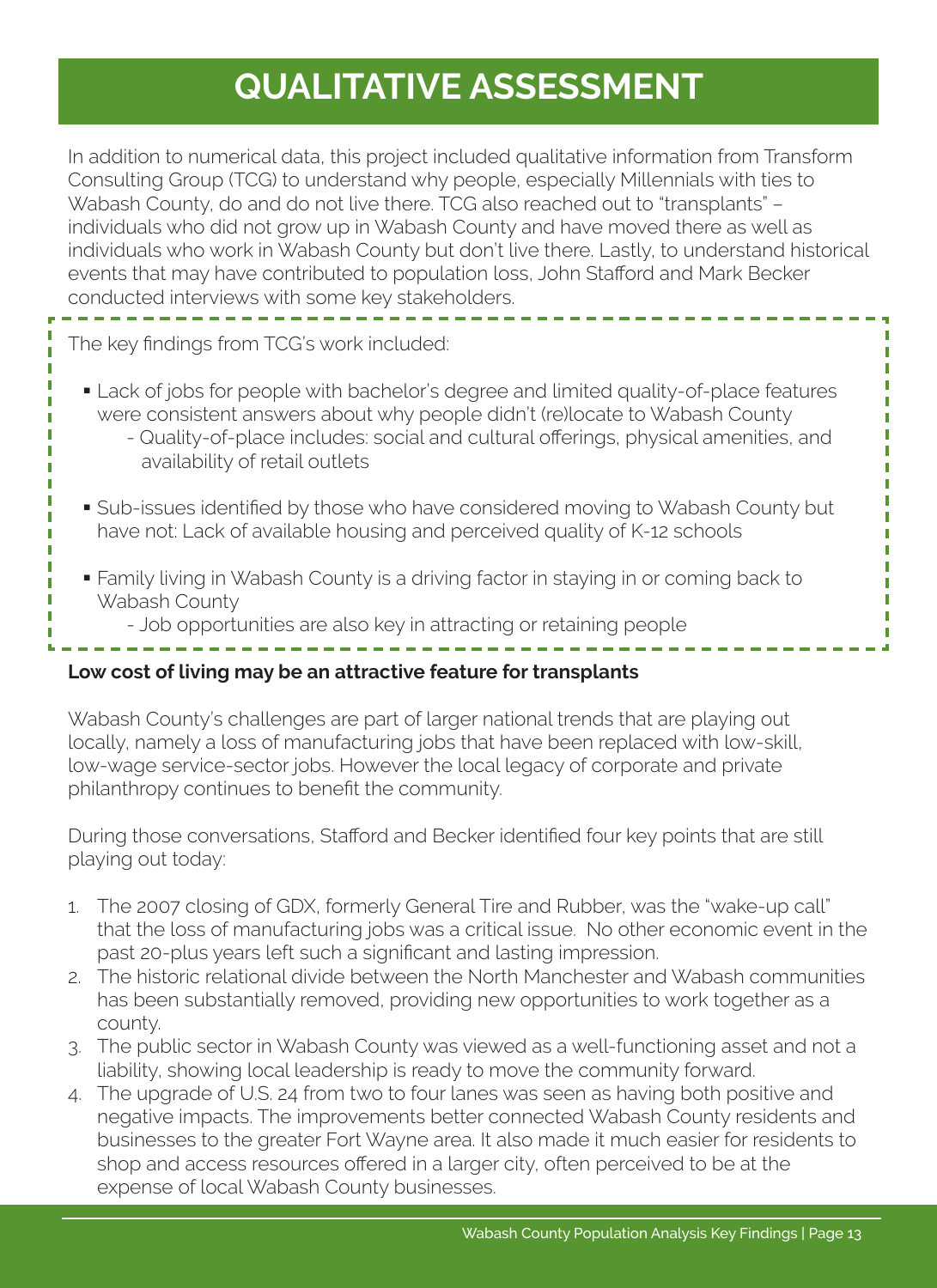# **IMPLICATIONS**

### **WHY POPULATION LOSS MATTERS**

Continued population decline should be of concern to those invested in Wabash County. It impacts K-12 school enrollment and, given the way Indiana funds public education, a concurrent loss in financial support for local school districts. Population loss results in a declining consumer base for local retail and professional service providers. Continued population loss, particularly in the working-age cohorts results in a shrinking workforce for current and prospective employers. Lastly, population loss results in a loss of community leadership depth.

### **IMPLICATIONS OF THESE FINDINGS**

Notwithstanding local assets, reversing what amounts to 40 years of population decline is a very ambitious goal. Wabash County's demographic, economic and locational factors are all working in ways that can lead to further population loss. This is not the fault of past or current leadership or residents. Rather it is a national, macro trend playing out at the local level.

Demographic projections indicate that the segment of Wabash County's population expected to experience growth between now and 2030 are Older Adults (45-64) and Seniors (65+). These cohorts are not likely to result in new family formulation. In addition, the current population is ethnically concentrated in categories with low birth rates. As the 2016-17 McKibben School Demographic Study notes, "in the absence of migration, fertility alone would be insufficient to maintain the current level of population and enrollment within all three of the Wabash County school districts …".

Wabash County's economy remains concentrated in manufacturing – a sector for which nationally employment is, over the long term, not expected to grow. Wabash County did not experience the rebound in manufacturing employment that has occurred statewide since 2009.

As pointed out in Ball State University's 2017 "How Vulnerable Are American Communities to Automation, Trade, & Urbanization?" study, the Wabash County manufacturing base, along with that of nearly all Midwestern rural counties, is vulnerable to downsizing due to automation and/or moving production to other countries. Secondly, the Financial and Professional Services sectors are significantly underrepresented in the number and growth of jobs, both of which are growing nationally and tend to represent higher skill and higher wage positions. Kosciusko County provides an example of how a different employer mix has positively impacted job and population growth.

Wabash County's geographically isolated location works against it in the 21st Century. It is neither on the federal interstate highway system nor a county immediately adjacent to a growing metropolitan area.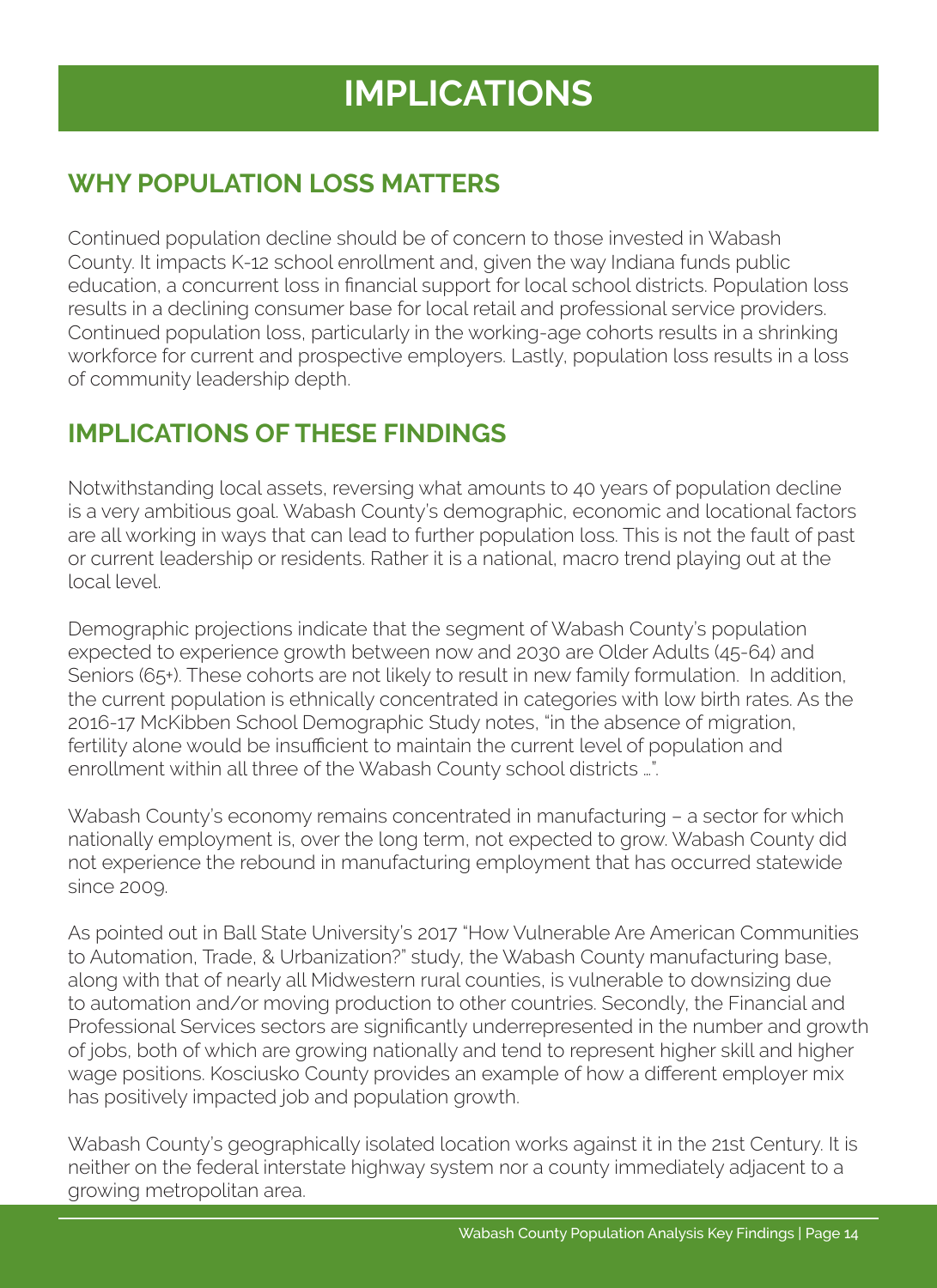# **RECOMMENDATIONS**

The following includes baseline recommendations to build community capacity and strengthen the fundamental ways that Wabash County leaders operate to get things done and transformational recommendations focused on projects that can serve as a catalyst for private investment. These recommendations recognize that there are certain programs and commitments being supported today in the community that must be sustained, at least in the short-term - but that these commitments may be influenced or impacted as work on various recommendations proceeds. The challenge for the community is to be open to the new ideas and approaches that will emerge through action on these proposals!

The first recommendation serves as a foundation for everything that follows, as a renewed commitment to community engagement and collaboration is a requirement for success. The other recommendations are grouped by category.

### 1. OVERALL

**a. Implement a civic-engagement model.** Fundamental to the Community's ability to advance a bold agenda is a commitment to engage Wabash County's diversity – everyone – in key decisions.

### 2. LOCAL GOVERNMENT

- **a. Develop one plan!** Leverage the collaboration among North Manchester, Wabash and Wabash County to create one countywide comprehensive plan with a shared vision and shared goals for the growth of the entire community, incorporating the Stellar Community work in Wabash. A countywide plan can honor and respect the county's unique attributes yet provide a common language and consistency across jurisdictions.
- **b. Undertake a countywide fiscal policy analysis.** One of the primary responsibilities of local government is to maintain infrastructure capacities to support growth. Too often, however, competing demands for limited resources require infrastructure investments to be deferred. The goal should be to "pay as you go" to stay ahead of growth versus managing an increasing back-log of maintenance. This recommendation requires the projection of infrastructure needs, an assessment of costs required to meet those needs, an analysis of current resources available to fund maintenance and expansion and, if needed, an analysis of appropriate options to increase financial resources to stay ahead of growth and maintenance cycles and anticipate future trends. Infrastructure is more than streets, sidewalks, and water and sewer lines. It includes parks, trails, industrial sites, and internet access too.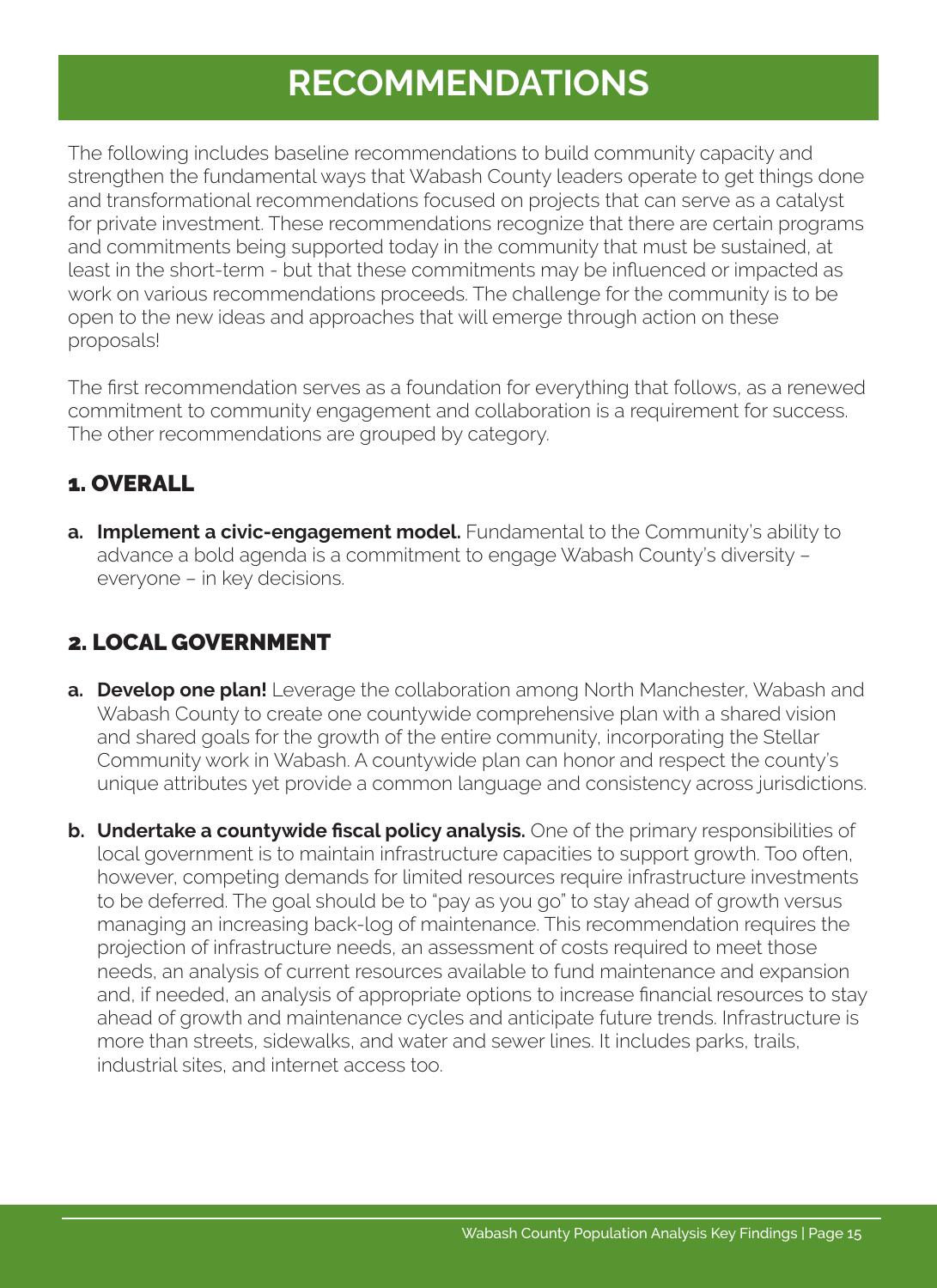### 3. COLLABORATION AND LEADERSHIP

- **a. Align with regional partners.** Wabash County cannot afford to be a fringe player. It must aggressively engage and leverage regional programs and resources. Formal regional alignment is with NEI-11 within the structure of the Northeast Indiana Regional Partnership. Membership within the region containing the State's second- largest city cannot be dismissed. However with Wabash County's "edge" location within the 11-county region and looking at commuting patterns with Miami and Grant counties, additional regional opportunities may exist (and should be leveraged) with all surrounding counties.
- **b. Develop leadership and create ways for leaders to engage and impact the community.** Wabash County is blessed with strong leadership, but new leaders must be continually developed. mentored and encouraged to sustain the advancement of community goals. Particular attention should be paid to engaging diversity, especially young professionals and youth.
- **c. Welcome newcomers, particularly from diverse cultures.** Make an amazing first impression but recognize the first impression is just that; ongoing inclusion strategies will be needed. One exciting opportunity is the development of engagement programs focused on international students enrolled at Manchester University.
- **d. Initiate an inter-community visitation program.** Visit and model the best practices of cities and counties that have made progress in areas of interest to Wabash County. These visits enable leaders to experience and learn best practices, develop stronger relationships with other participants and accelerate progress toward goals after returning home.

### 4. COMMUNITY DEVELOPMENT

- **a. Strengthen the resources and role of the Community Foundation of Wabash County.** Wabash County has a unique and strong history of philanthropic investment in catalytic assets. The Community Foundation of Wabash County is respected among its peers for its alignment of funding with community goals. Going forward, the Foundation is in a unique position to play a leadership role in growing, coordinating and focusing local philanthropy to be a strong partner in achieving bold community goals.
- **b. Leverage Wabash County's unique assets and work to strengthen the synergy between them.** Initiate a "deep dive" analysis to understand the exceptional attributes and potential of the Honeywell Center and Manchester University (individually and together). When combined with other community assets, including the Charley Creek Inn, farmers markets, historic architecture, expanding downtown retail, restaurants and other unique features, Wabash County has the potential to establish itself as a unique destination for arts, culture and education with a rich and unique quality of place.
- **c. Focus resources on continued downtown revitalization in Wabash and North Manchester.** Active, vibrant downtowns appeal to people of all ages, especially when they incorporate mixed uses of live, work, and play. Know the market and build on momentum to incorporate riverfront access and development.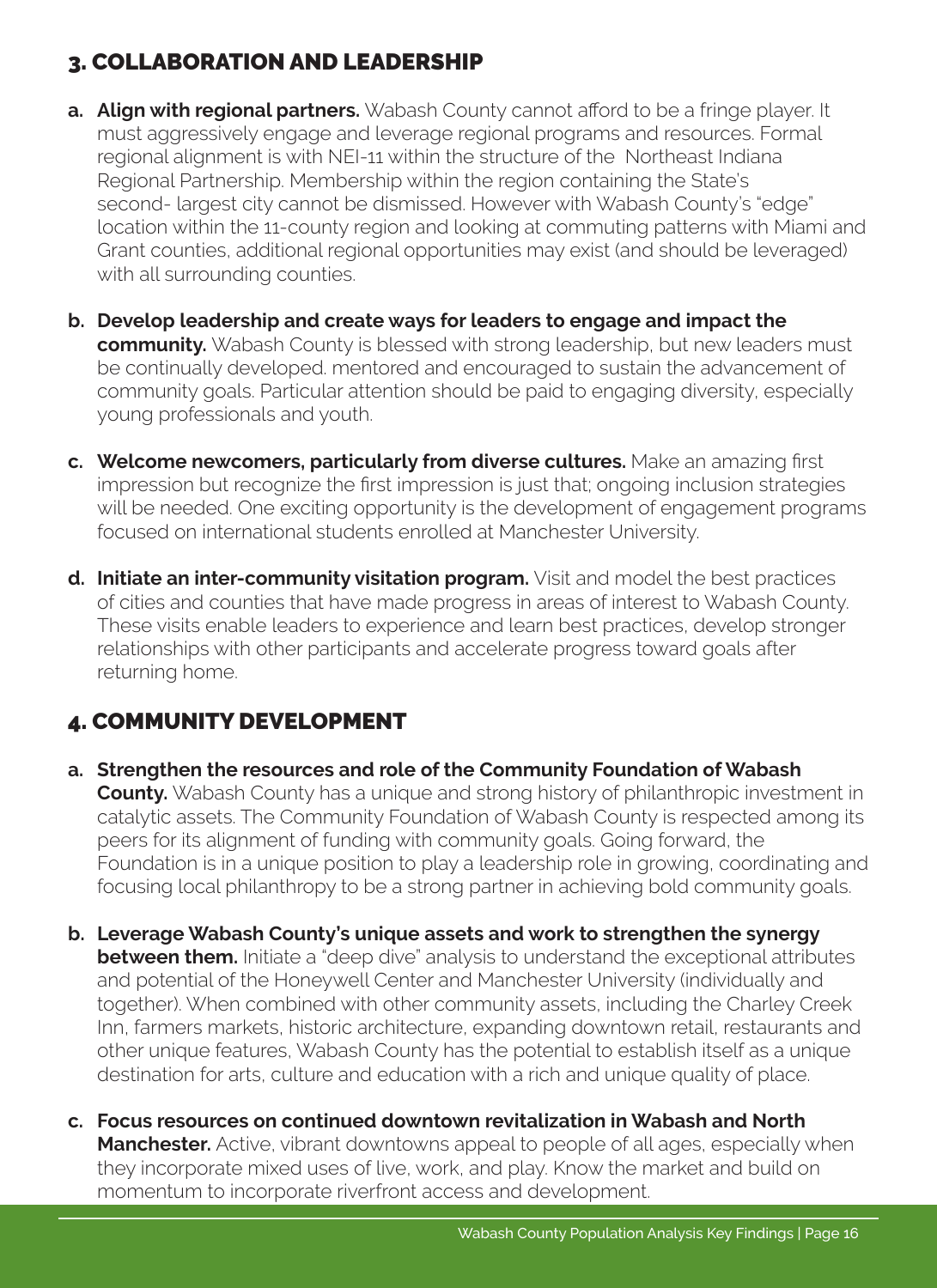- **d. Advance housing strategies in Wabash and North Manchester.** Know the market! Tar get in-fill sites and downtowns, leveraging the unique nature and quality of North Manchester and Wabash urban neighborhoods. The goal is to reduce the number of people who choose to live outside Wabash County only because housing choices are limited inside Wabash County.
- **e. Near-Term Focus on quality-of-place assets.** With the unique combination of arts and cultural assets, historic architecture, a boutique hotel, retail and restaurants, focus on the opportunity to make Wabash a regional evening/weekend destination for arts, entertainment, dining and shopping. As the momentum for downtown revitalization continues to build and more people visit and experience Wabash, there will be increased demand for retail, dining, and ultimately business investment and housing. For North Manchester, Manchester University is the unique asset to be leveraged. The Hawkins Family Farm's Fridays on the Farm pizza nights are also an opportunity within unincorporated Wabash County.

### 5. ECONOMIC DEVELOPMENT

- **a. Be aggressive in support of existing business and employers.** Job attraction should remain part of a balanced economic development effort, but new jobs are more likely to come from companies that already have operations in Wabash County. This work could include incentives to celebrate innovation and should pay particular attention to companies headquartered in Wabash County.
- **b. Establish Wabash County as a benchmark for entrepreneurial support and innovation.** Entrepreneurship can be a critical component to grow the local economy, especially for underrepresented industries or new employment in existing sectors. Wabash County leaders need to establish a culture of risk-taking and innovation for local entrepreneurs. Leverage the efforts at Innovate @ INGUARD, the collaboration with Wabash City Schools and its Uncharted Learning curriculum and the regional resources of the Indiana Small Business Development Center (SBDC), the NIIC, and Elevate Northeast Indiana.
- **c. Long-term focus to identify, understand, and leverage Wabash County's core economic strengths.** Grow Wabash, the County's new single point of contact for economic development, has an aggressive agenda focused on business retention and attraction - including attraction of foreign investment. These programs need to continue. This recommendation seeks to intensify existing efforts by understanding, focusing and innovating with the economic strengths unique to Wabash County. For example, leveraging the County's strength in agriculture, there may be opportunities to diversify employment outside of manufacturing including production agriculture and ag-supporting industries, especially opportunities requiring postsecondary degrees. With the number of workers commuting to Kosciusko County, opportunities may also exist to align with those industry sectors.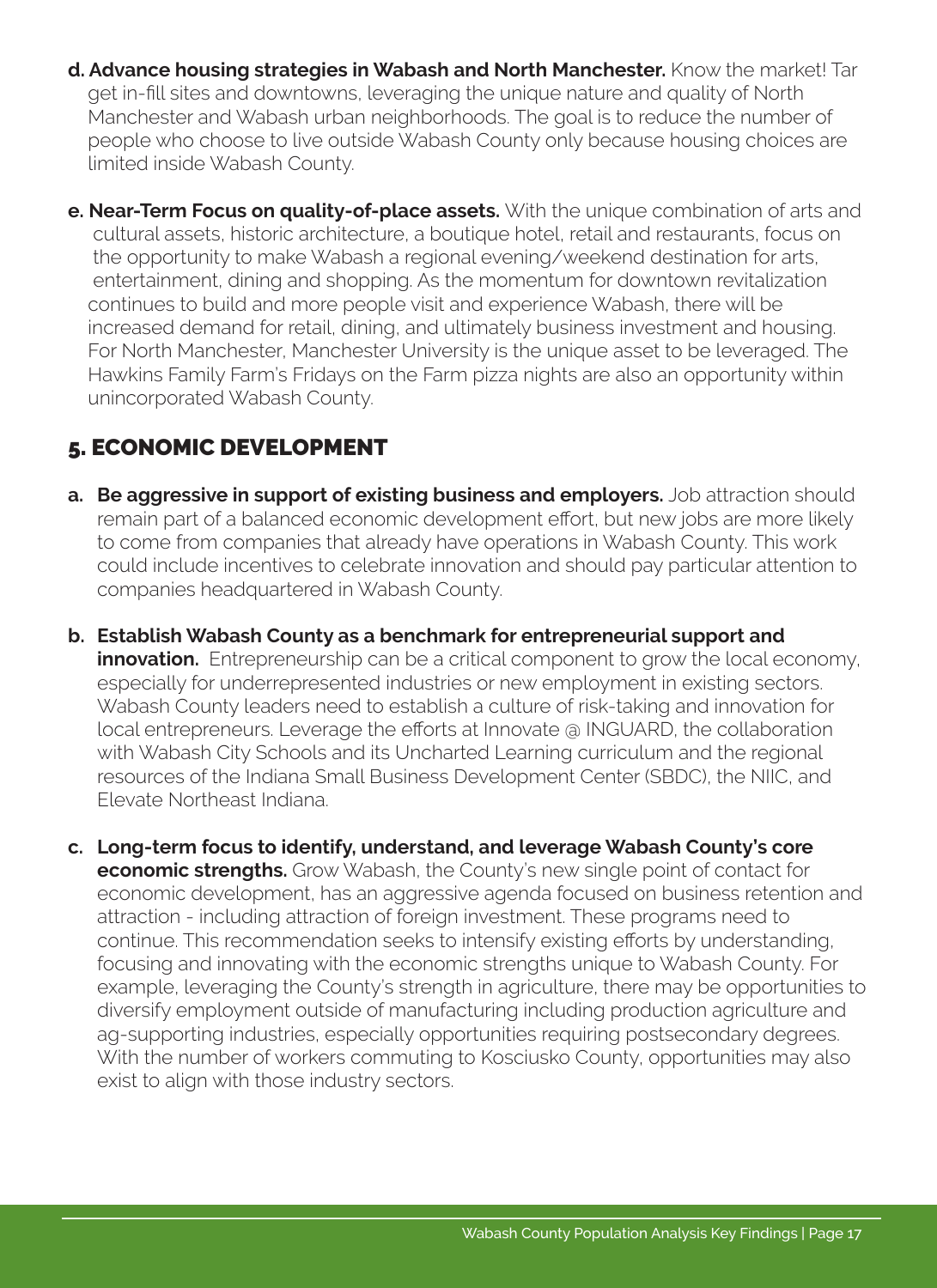### **6. EDUCATION**

- **a.** Maintain a competitive public K-12 education system. Engage the community to undertake an assessment to understand the competitive position of Wabash County school districts, with the goal of establishing an action agenda that positions schools in Wabash County as schools of choice in the region. This assessment should include options for early childhood education and care that would increase readiness for school and help differentiate Wabash County from competing communities.
- **b. Develop programs to inform K-12 students about local job opportunities and related skill requirements.** Expand the understanding young people have regarding exciting career opportunities that exist at home in Wabash County.
- **c. Create sustainable incentives for young adults to start their careers in Wabash County.** Assess best practices for retaining young talent at home, including investigation of student loan forgiveness programs, corporate partnerships and other proven methods for influencing the career location choices of Wabash County's young talent.
- **d. Develop programming that encourages community, family and student school engagement and distinguishes Wabash County as a community that prioritizes educational attainment.**

### **7. MARKETING/BRANDING**

**Build Wabash County's brand.** With a unique grouping of assets, Wabash County is becoming a destination for visitors from Fort Wayne, South Bend, Lafayette and Indianapolis and its northern suburbs. This can be a challenging exercise to do well, but recognizing Wabash County's features can be a great way to build a tourism industry. A successful branding campaign will also build local pride.

### **FOR ADDITIONAL INFORMATION**

For additional information about Wabash County's population, economic, and demographic trends, visit the Community Foundation of Wabash County's website at **www.cfwabash.org.**